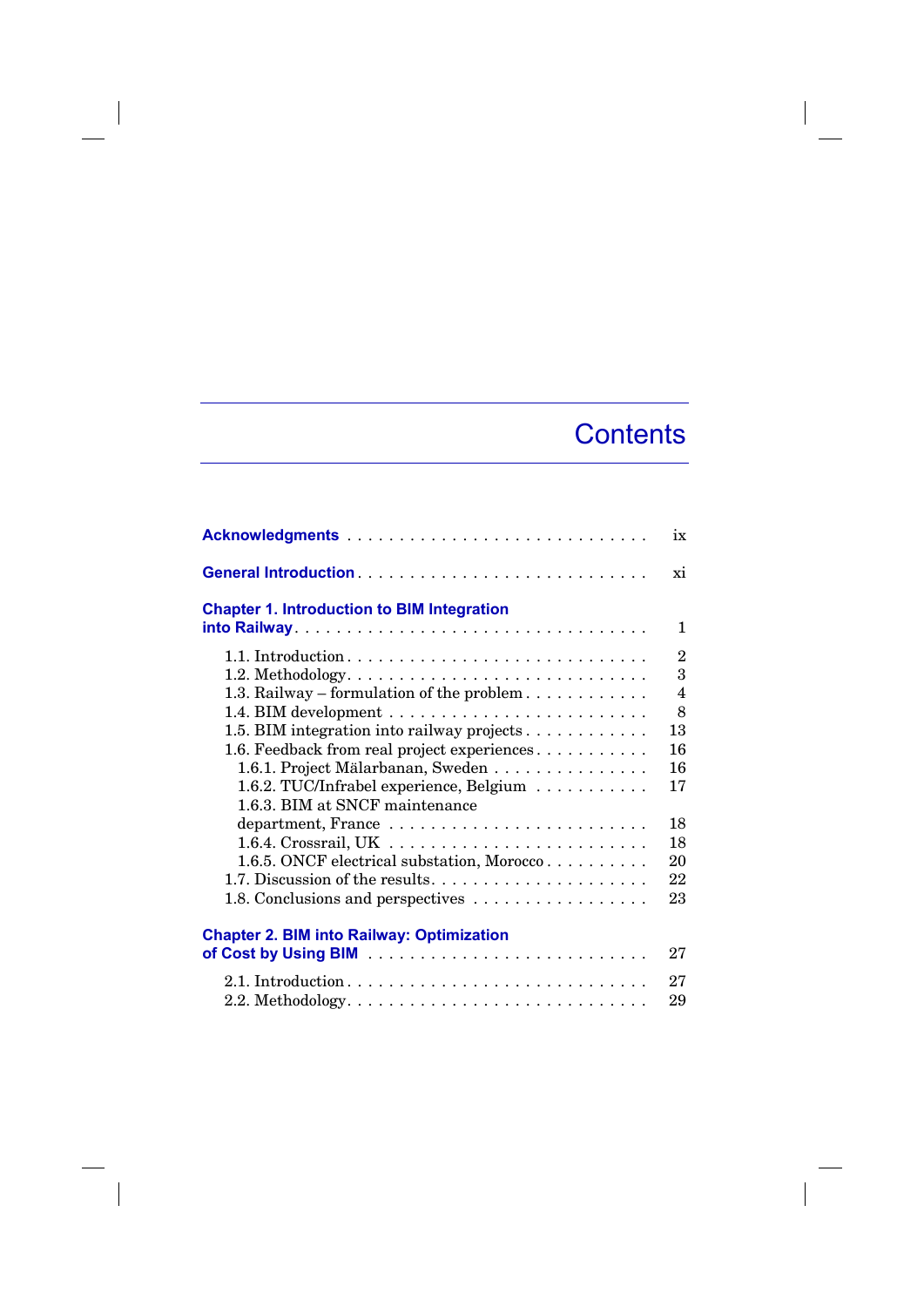## vi Railway Information Modeling RIM

 $\overline{\phantom{a}}$ 

 $\overline{\phantom{a}}$ 

| 2.3. Cost structure of a tram – assumptions                      |    |
|------------------------------------------------------------------|----|
|                                                                  | 29 |
| 2.3.1. Cost structure of a tramway - construction                |    |
|                                                                  | 30 |
| 2.3.2. Hypotheses made for the fixed and studied                 |    |
| sub-costs in the construction phase                              | 31 |
| 2.3.3. Cost of facility maintenance                              | 32 |
| 2.3.4. Summary of costs studied - basic                          |    |
|                                                                  | 33 |
| 2.4. Optimization of cost of a tram through the                  |    |
| integration of BIM: a theoretical analysis                       | 34 |
| 2.4.1. Theoretical analysis of cost optimization $\ldots \ldots$ | 34 |
| 2.4.2. Summary                                                   | 36 |
|                                                                  | 37 |
|                                                                  | 37 |
| 2.5. Conclusions and perspectives                                | 38 |
|                                                                  |    |
|                                                                  | 41 |
|                                                                  | 41 |
| 3.2. Optimizing the use of materials for durability $\dots$ .    | 42 |
|                                                                  | 44 |
| 3.4. Sustainability in the management of the life cycle          | 47 |
| 3.5. Sustainability BIM and railway?                             | 50 |
|                                                                  | 52 |
|                                                                  | 54 |
| 3.7. Conclusions and perspectives                                |    |
| Chapter 4. BIM Integration to Railway Projects -                 |    |
|                                                                  | 55 |
|                                                                  |    |
|                                                                  | 56 |
|                                                                  | 57 |
| 4.3. Integrating BIM into railway projects:                      |    |
|                                                                  | 58 |
|                                                                  | 58 |
| 4.3.2. Building information modeling:                            |    |
| a literature review                                              | 59 |
|                                                                  | 61 |
| 4.4. Integrating BIM into railway projects:                      |    |
|                                                                  | 64 |
|                                                                  | 64 |
|                                                                  | 65 |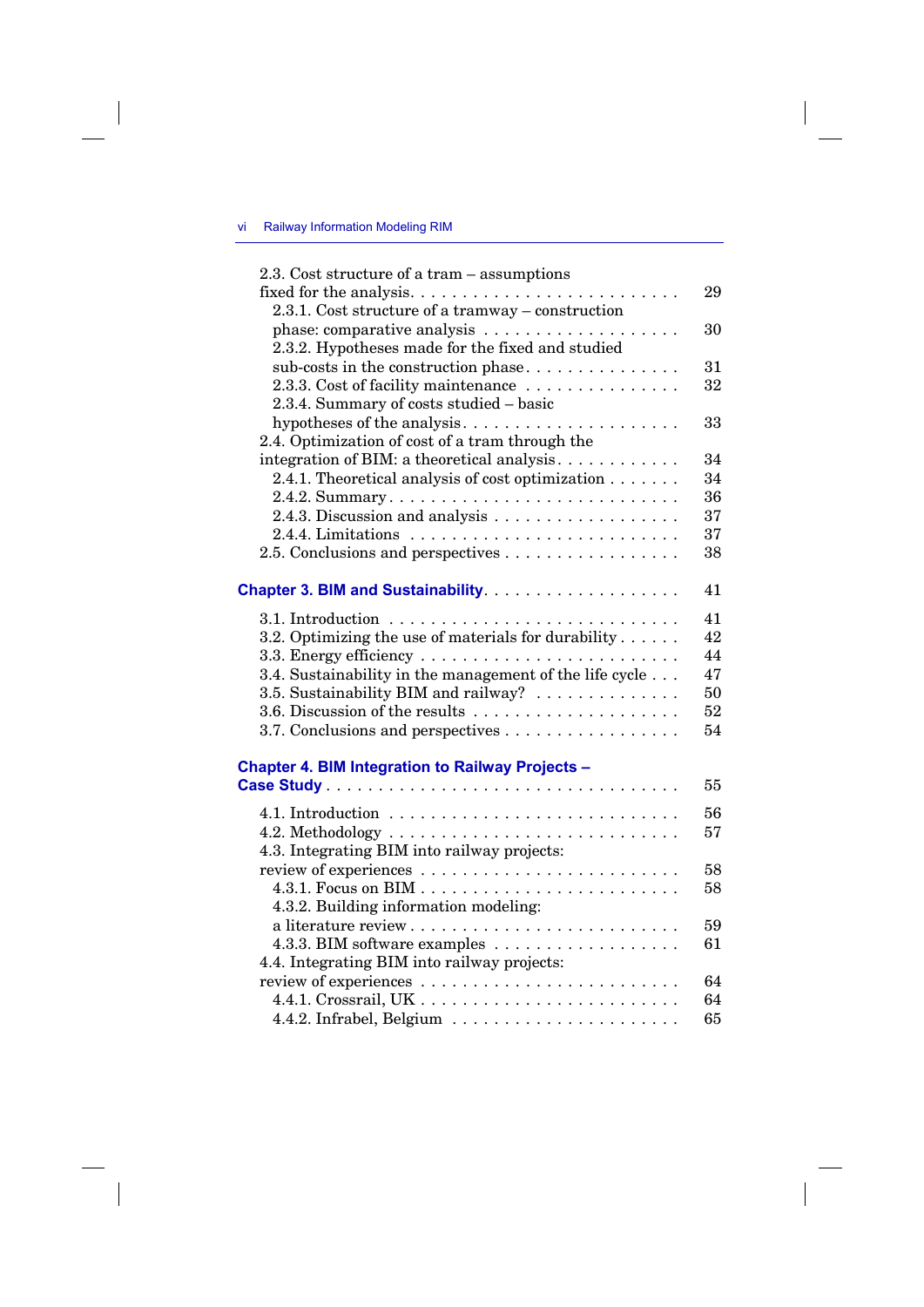$\overline{\phantom{a}}$ 

|                                                              | 66  |
|--------------------------------------------------------------|-----|
|                                                              | 66  |
|                                                              | 67  |
| 4.4.6. Summary and discussion of the                         |     |
|                                                              | 68  |
| 4.5. ONCF/Colas Rail Maroc electrical substation -           |     |
|                                                              | 68  |
| 4.5.1. Context of the collaboration                          | 69  |
|                                                              | 69  |
| 4.5.3. Key step and planning of realization                  | 70  |
| 4.5.4. Comments on the results                               | 71  |
|                                                              | 73  |
|                                                              | 74  |
| 4.7. Conclusions and perspectives                            | 75  |
|                                                              |     |
| <b>Chapter 5. How to Successfully Integrate</b>              |     |
| <b>BIM into a Railway Project - Framework</b>                | 79  |
| 5.1. Framework for the adoption and implementation           |     |
|                                                              | 79  |
|                                                              | 83  |
| 5.3. Framework for the adoption and implementation           |     |
| of BIM – experience review                                   | 84  |
|                                                              | 87  |
| 5.4. Conclusions of the case study                           | 91  |
|                                                              | 91  |
|                                                              | 93  |
|                                                              | 94  |
| 5.4.4. Colas Rail                                            | 95  |
|                                                              | 97  |
| 5.6. Conclusions and perspectives                            | 97  |
|                                                              |     |
| <b>Chapter 6. Railway Information Modeling -</b>             |     |
|                                                              | 99  |
|                                                              |     |
| 6.1. Reminder of the fundamentals of BIM                     | 100 |
| 6.2. BIM and legal environment of the projects $\dots \dots$ | 102 |
| 6.3. Prerequisites and integration framework of BIM          | 104 |
| 6.4. Railway project management with BIM                     | 106 |
| 6.4.1. Background and project description with BIM           |     |
|                                                              | 106 |
| 6.4.2. BIM project management - feedback                     | 110 |

 $\overline{\phantom{a}}$ 

 $\overline{\phantom{a}}$